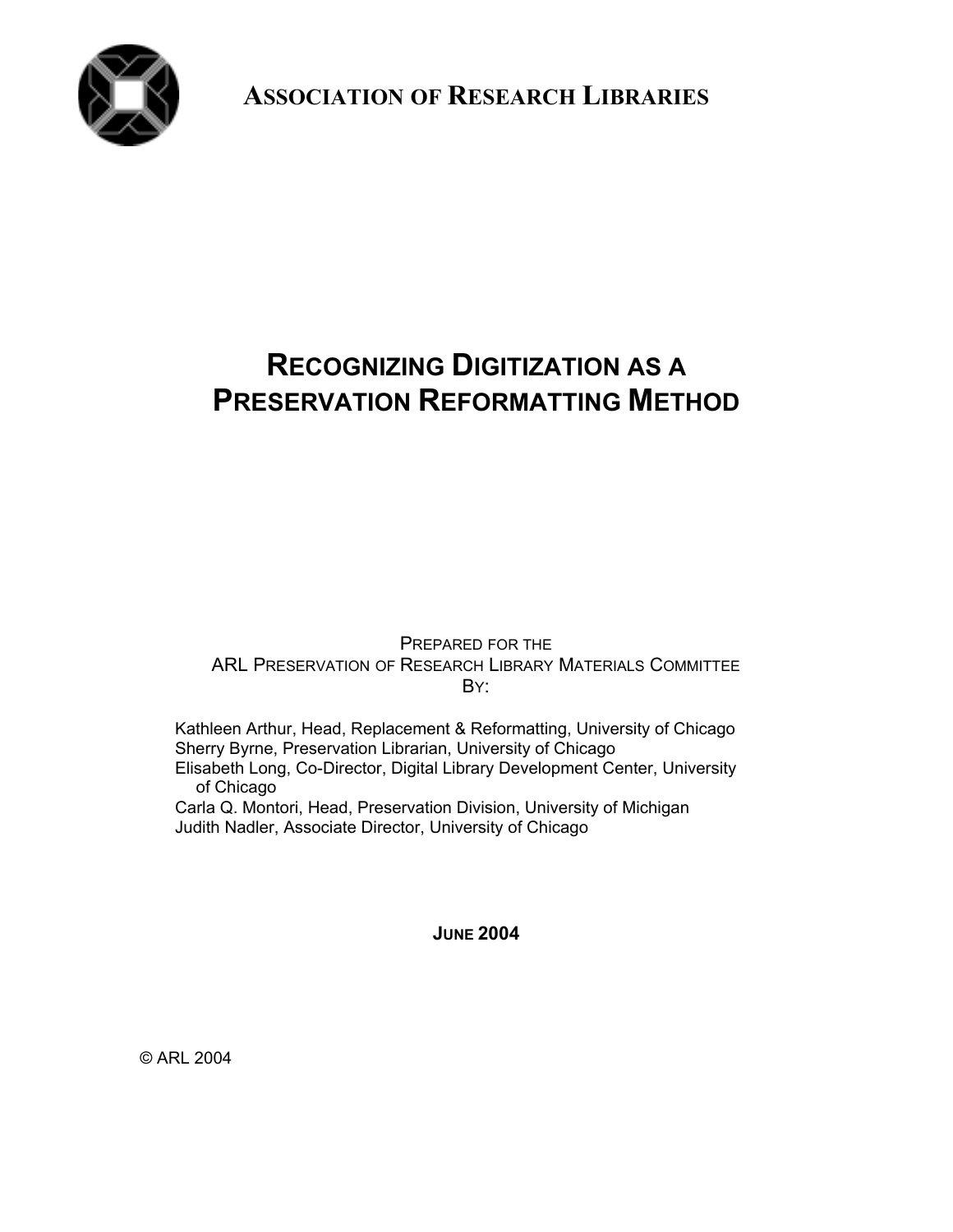# **RECOGNIZING DIGITIZATION AS A PRESERVATION REFORMATTING METHOD**

Cultural institutions serve the international community by building, protecting, preserving and ensuring continued access to diverse collections and resources. The challenges of preserving collections have been addressed in different ways over time. Libraries have used conservation to preserve the original artifact and reformatting strategies, such as microfilming and the creation of print facsimiles, to retain content, enhance access, and protect the original from excessive wear. Over the past several years, libraries have moved towards using digitization as an additional method for reformatting endangered and fragile paper-based materials to both preserve and provide access to library collections.

The Association of Research Libraries endorses digitization as an accepted preservation reformatting option for a range of materials. ARL encourages its members and others engaged in digital reformatting and those interested in initiating these activities to make an organizational and economic commitment to adhere to accepted standards and best practices, and to establish policies and the capacity to maintain digital products for the long-term. ARL calls on the community of federal grants agencies, private foundations, and grants reviewers and panelists to give equal support to proposals that incorporate digital reformatting for preservation when these conditions are met.

### **CONTEXT**

Libraries need to employ a variety of reformatting strategies to meet the demands of preserving the many types of materials in our collections. Each reformatting method in use has strengths and weaknesses. Choices have to be made based on the characteristics of the originals, the capabilities of each reformatting process, the current and anticipated needs of the user, and cost. Evaluation is key - no one solution can fit all needs. Our preservation programs must be multi-faceted and responsive to be effective. The more preservation options libraries have at their disposal, the better collection managers can meet the current needs of collections as well as the expectations of users now and in the future.

The choice to use digitization, or any reformatting option for preservation, is not prescriptive – it remains a local decision. Institutions may choose to digitize only, to use one of the other reformatting methods, or to use a combination. Many approaches are possible but digital reformatting should now be considered a valid choice among the various methods for preserving paper-based materials. (See Appendix 1: Comparison of Reformatting Technologies for more details)

# **BENEFITS OF DIGITIZATION AS A REFORMATTING STRATEGY**

A number of positive outcomes result from deploying digitization as a reformatting strategy. Digitization increases the capture capability for many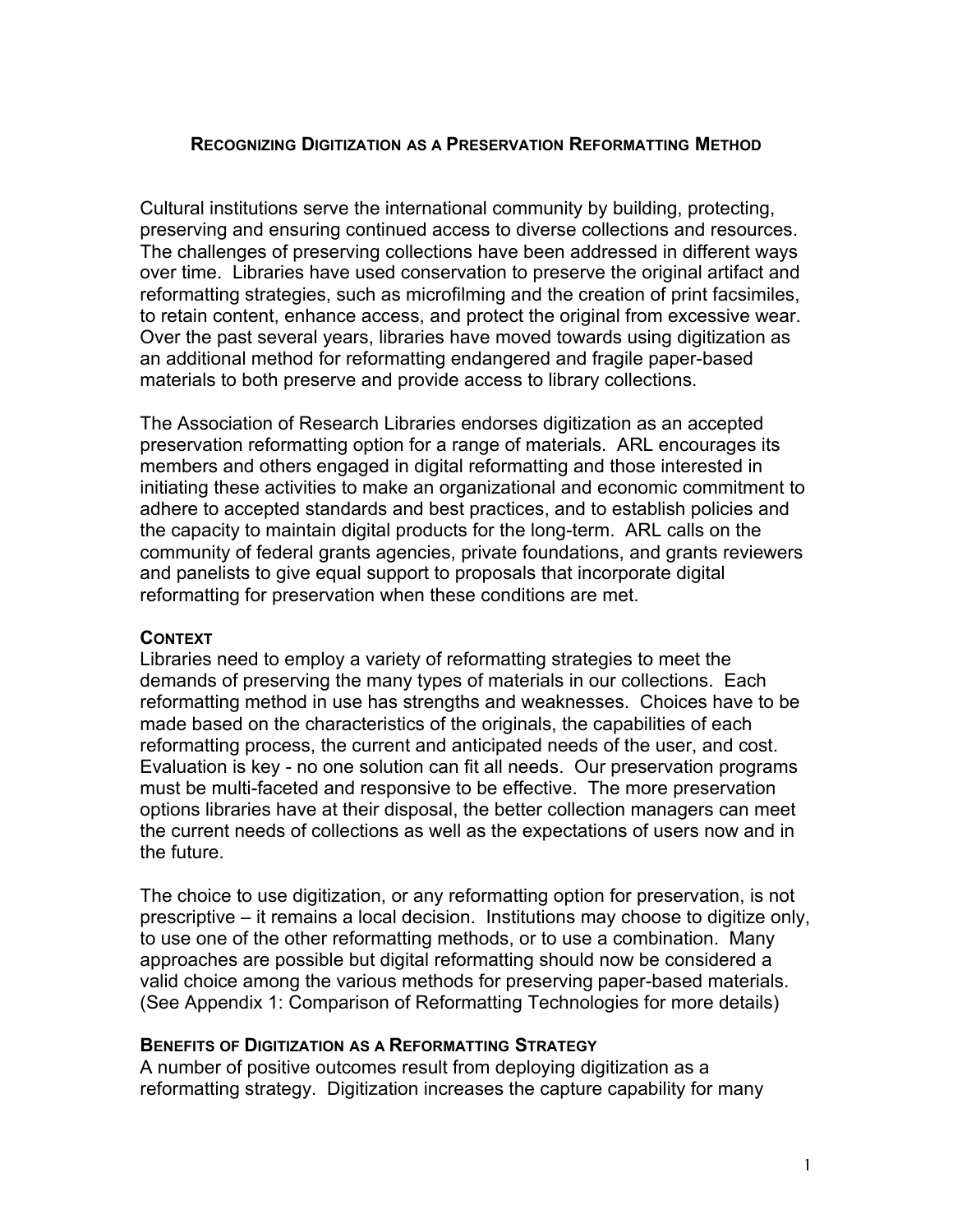types of paper-based material, such as oversize and color items, for which there has been no effective reformatting strategy to date. Functionality, such as zooming capabilities, allows users to examine more closely fine details and produce a variety of outputs to suit different needs. Digital facsimiles better reproduce the navigational experience of a book than does the linear format of microfilm. Although the preservation of paper-based materials is the primary focus of this document, digitization also has the potential to capture information currently recorded on many other media and may be the only method to preserve this material.

When digital facsimiles of print materials are made accessible via the World Wide Web, the widest range of users has equal access to collections from any location whether they are on- or off-site. A virtual environment of digital files can combine content from many kinds of resources, including primary source material, and provide powerful opportunities to integrate materials seamlessly into instruction and course management systems for teaching and learning. Digitization allows users to create virtual collections that will support new and creative research made possible only in a digital environment. (See Appendix 2: Benefits of Digitization as a Preservation Reformatting Option for more details)

# **STANDARDS AND BEST PRACTICES**

Ensuring high-quality image capture and providing for the long-term viability of digital objects is an admitted challenge, but the library profession has a long history of developing standards and best practices in order to support sustainable operations and facilitate inter-institutional collaboration. This tradition provides confidence that digital preservation challenges will be met.

# *Reformatting*

Institutions and collaborative organizations have identified issues and risks involved in creating and maintaining digital objects and have made significant progress to establish what needs to be in place. There is already wide consensus and acceptance in the preservation community and among practitioners in the field about the creation of digital masters for paper-based materials. There are established guidelines for image capture and processing to ensure that images are of high quality and provide faithful representations of the original. Standards-based-file formats and file compression practices are in use*.*

### *Metadata*

In the area of metadata, there are still challenges to overcome. Standards have been established for recording bibliographic descriptions. Work is in progress to specify element sets and formats for preservation and administrative metadata, to facilitate dissemination and maintenance of digital facsimiles over time. PREMIS, METS, and MODS are examples of ongoing metadata initiatives. Regular reports and open discussion as these standards are developed allow digitization programs to capture and record information that will be necessary once the standards are finalized.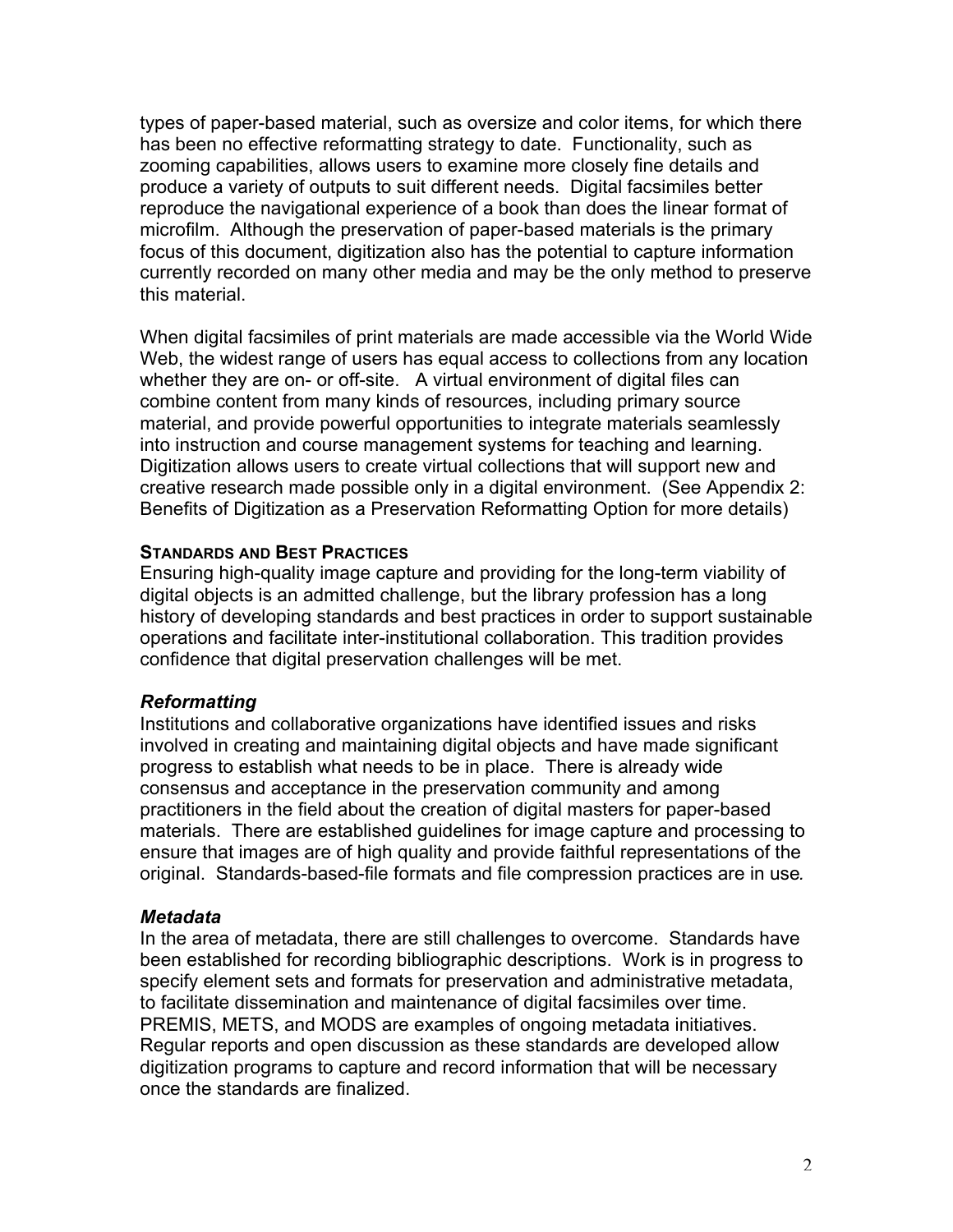# *Preservation of the Digital Object*

Experience to date shows that files can be preserved and refreshed in the shortterm. While there are many challenges in managing digital objects over time, institutions are actively engaged in developing solutions to ensure integrity and authenticity, address media and technological obsolescence, and provide longterm accessibility. Efforts are also underway to identify system designs and business models for sustaining large collections of digital objects. In the meantime, practices are in place to ensure we are capturing and recording sufficient information and managing digital objects to keep them safe now. Strategies to keep master files safe for the short-term include the use of highquality and reliable storage media, multiple back-up systems, periodic testing, and a schedule to refresh data. These short-term strategies are a bridge to the emerging solutions that are being developed to ensure long-term availability and access. (See Appendix 3: Standards and Best Practices in Digital Reformatting for more details)

## **NATIONAL AND LOCAL COMMITMENTS**

At the national level, there is commitment to and funding for the development of infrastructures to support digital preservation. The Library of Congress (LC) has been charged to develop a National Digital Information Infrastructure for Preservation (NDIIPP); the National Archives and Records Administration (NARA) has undertaken creation of an Electronic Records Archive (ERA); and the Government Printing Office (GPO) has established its Legacy Digitization Project for scanning the collections of the Federal Depository Program. The National Library of Australia (NLA) has done extensive work within its Preserving Access to Digital Information (PADI) initiative, and Great Britain's Joint Information Systems Committee (JISC) supports a variety of digital preservation initiatives including the UK Data Archives. The Consultative Committee for Space Data Systems (CCSDS) has developed a widely accepted reference model for an Open Archival Information System (OAIS), which provides a conceptual framework and common terminology for describing the elements and functions of a digital archive. (See Appendix 4: Current State of Commitment to Long-Term Preservation of Electronic Resources for more details).

Individual institutions and other organizations have also undertaken important work to develop models, build and test digital archives, create standards, and develop systems and software to support long-term digital preservation*.* The Global Digital Format Registry is being designed to capture and share information about a wide variety of file formats. Tools, such as JHOVE, are available to validate file formats as standard. Systems*,* such as LOCKSS, are being developed for managing digital archives and for exchanging digital content and strategies are being tested for migrating and checking digital data over time. Libraries continue to play a leadership role by recommending and testing standards and by actively contributing to broader efforts towards solutions for preservation of digital resources. (See Appendix 3 for more details).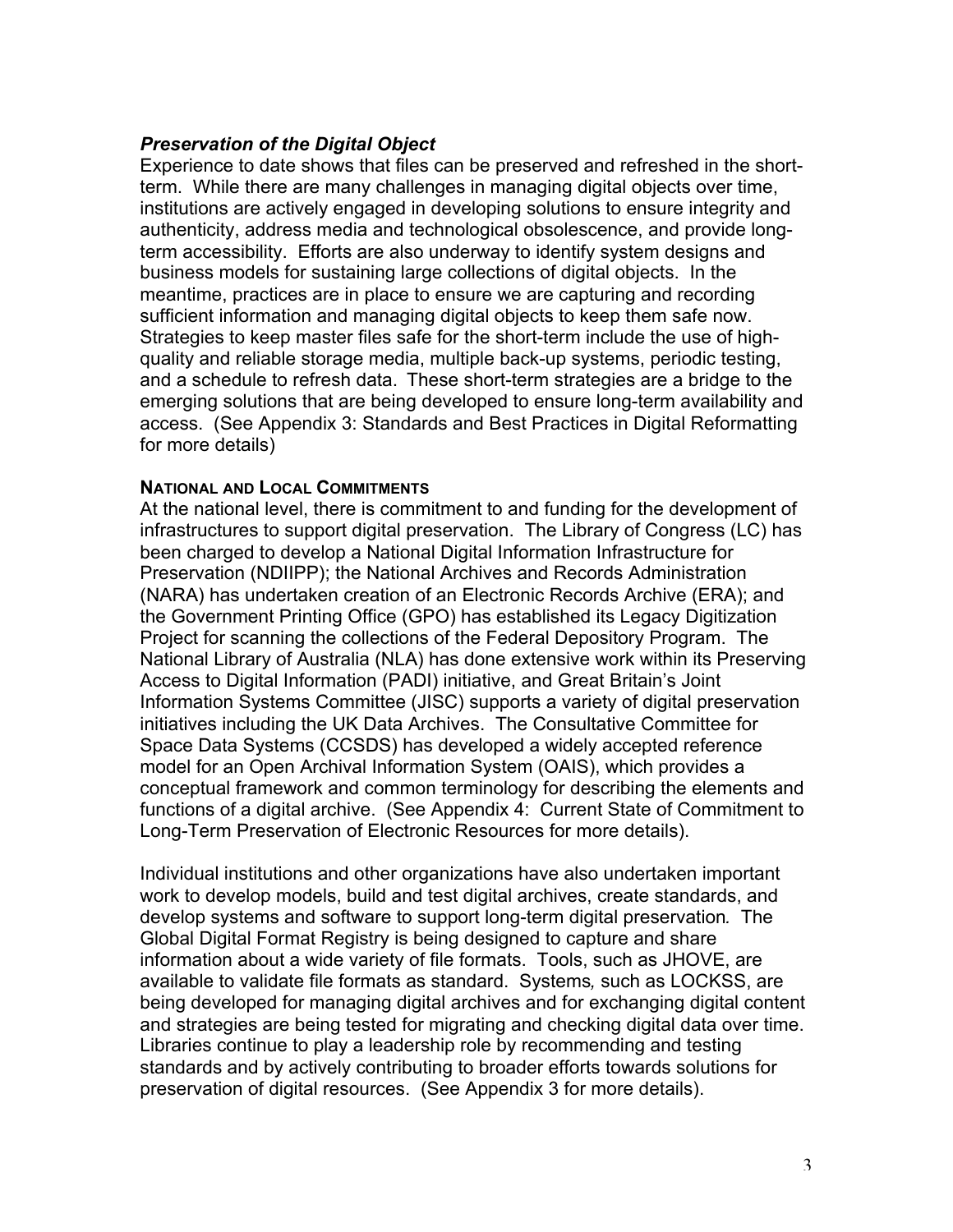ARL has formed a Working Group on Digitizing Government Document Collections that commissioned a business plan and is making recommendations for a coordinating role for ARL and next steps. Furthering GPO's goal of preserving content permanently and improving public access through derivative files, the project will establish a baseline for the creation of digital preservation quality master files, a minimum threshold that must be met by all participating institutions. It will also develop specifications and guidance for the creation of metadata, address requirements for preserving digital files, and develop a governance structure. This is a significant and long-term effort that will further consolidate and document standards, practices, and other guidance needed by those engaged in digital reformatting for preservation.

## **TIME FOR ACTION**

The time is right to adopt digitization as a reformatting strategy for preservation. "As more and more is born digital and a new generation of users grows up with digital as the default mode of delivery, resources that are not in digital form will be 'orphaned' over time because they are in 'obsolete' formats." (Abby Smith, Council on Library and Information Resources (CLIR), e-mail message, March 29, 2004.) Concurrently, in response to the increasing amount of and growing library reliance on "born digital" materials, commercial and private sectors are giving more attention to creating environments in which these materials can be maintained for the long term.

The technical issues facing long-term preservation of the born-digital are the same as those for materials converted into digital form. To ensure that preservation goals are incorporated into long-term solutions, we must be active participants in their development. Libraries cannot wait for these solutions to be completely settled before testing the waters. Therefore, we must be prepared for persistent technological change.

ARL supports digitization as a reformatting strategy for preservation and will act as a catalyst in bringing communities together and will take a leadership role by providing a clearinghouse function for information, promoting the use of standards and best practices, and facilitating the implementation of these standards by institutions. ARL has the great potential to fulfill this role not only for the GPO Project, but also for the larger preservation community engaged in the digital reformatting of a wide range of resources.

"Libraries are society's stewards of cultural and intellectual resources. For libraries to continue fulfilling their stewardship role, they will have to approach preservation in a new way. It must be integrated into every aspect of the library's work. Preservation must be considered at the highest levels of the institution and reconceived in the digital environment." (From the Preface to *The State of Preservation Programs in American College and Research Libraries: Building a*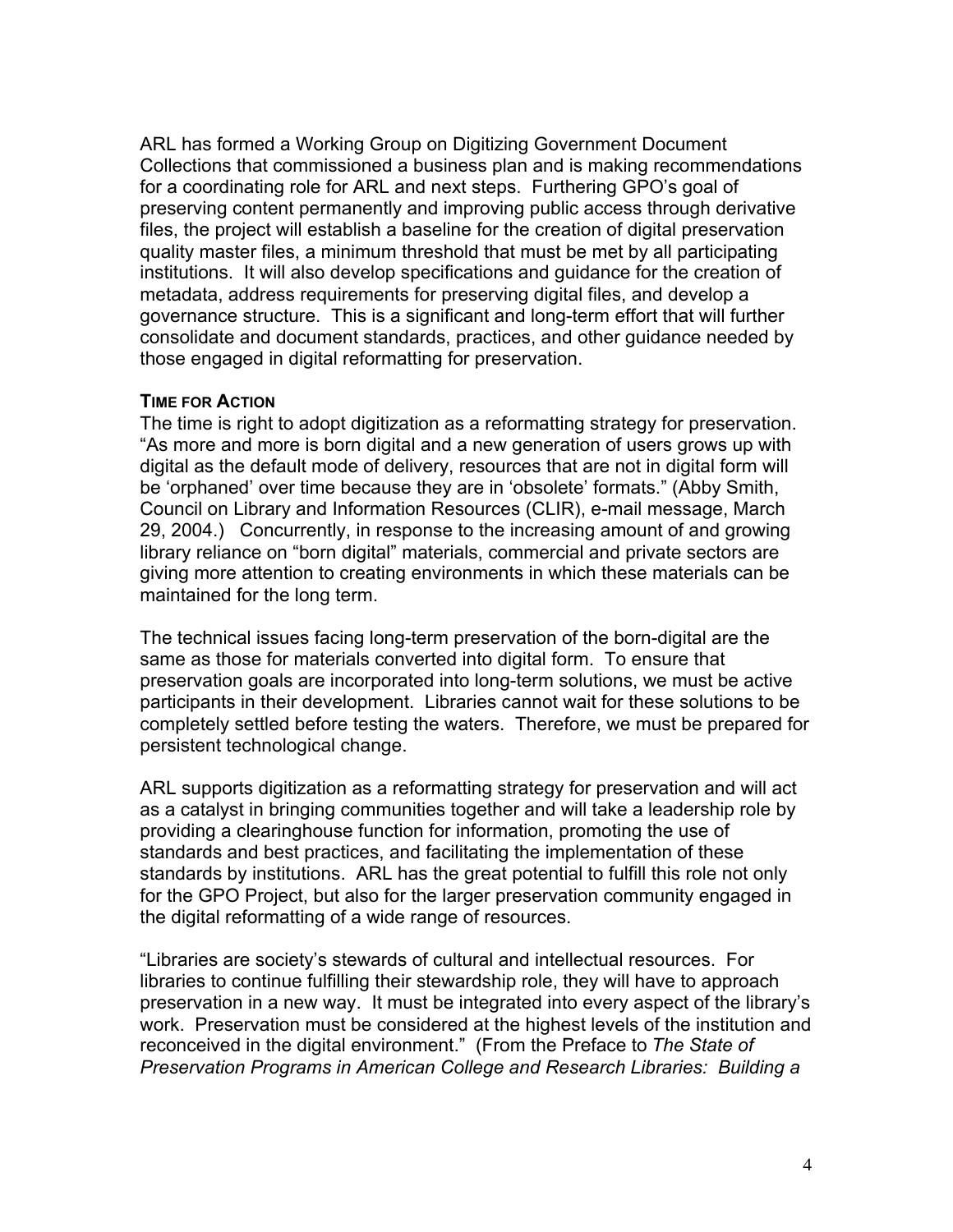*Common Understanding and Action Agenda*, Deanna Marcum, President, Council on Library and Information Resources, December 2002.)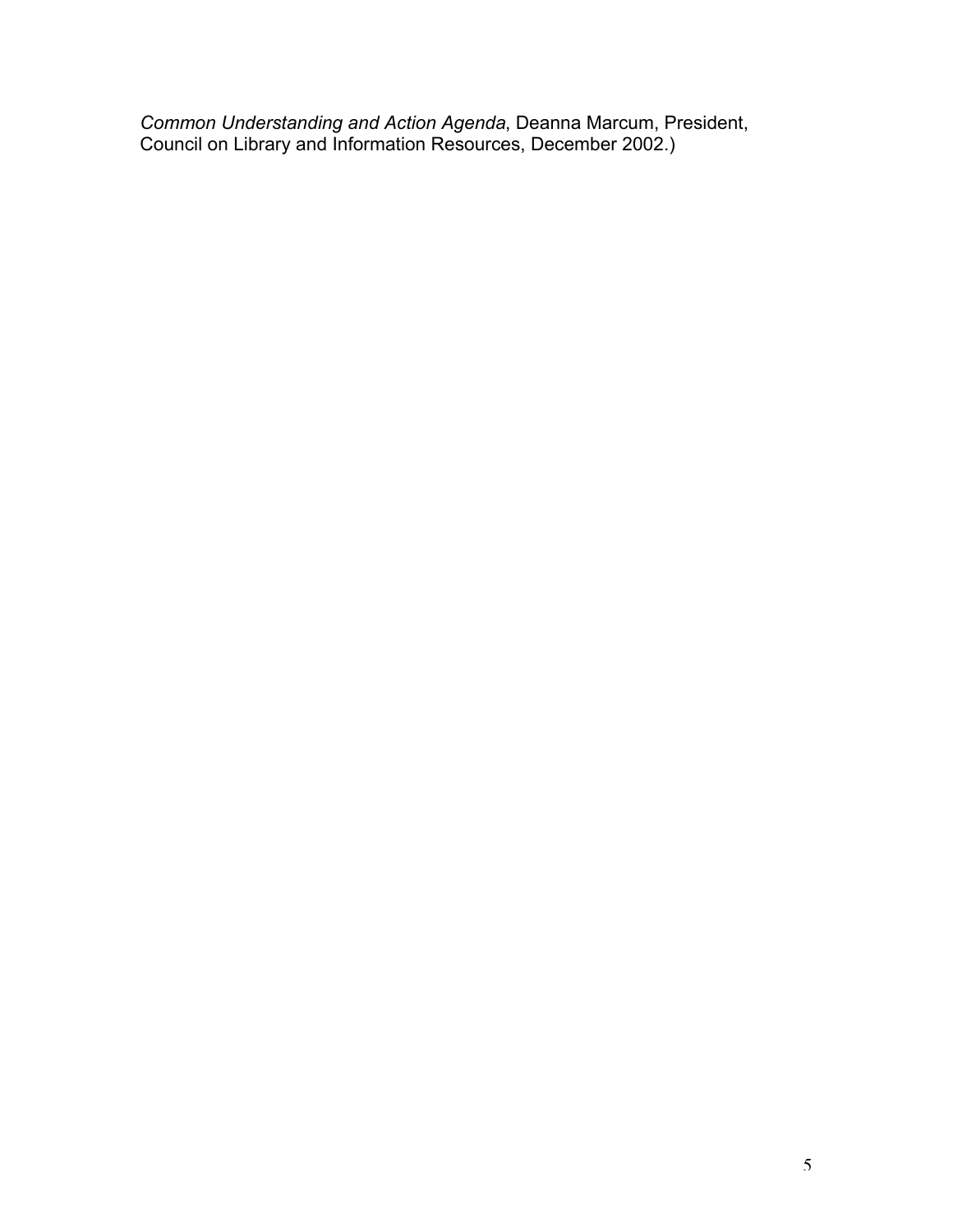#### **APPENDIX 1: COMPARISON OF REFORMATTING TECHNOLOGIES**

Libraries need a variety of reformatting strategies to meet the preservation demands of the many types of materials in collections. Each reformatting strategy has strengths and weaknesses that allow choices to be made based on the characteristics of the original material, the capabilities of each reformatting process, the needs of users, and cost. Digitization is now one additional reformatting strategy for preservation. The more options libraries have at their disposal, the more effective collection managers can be to meet the current needs of collections and the expectations of users now and in the future.

#### MICROFORM FACSIMILE

PROS

- **EXED** adequate capture capabilities for some types of paper-based material
- **EXECT** established and internationally-accepted family of standards, guidelines, and best practices used by preservation community. Adherence to standards and guidelines ensures
	- ˙ longevity of the medium if properly processed and stored
	- □ secure master copy
- ß affordable to make, store, reproduce, and distribute
- ß production and loan of titles in copyright are acceptable under current copyright law

## MICROFORM FACSIMILE

**CONS** 

- **EXECUTE:** low user satisfaction
- **Induced distribution and access possibilities**
- not easily incorporated into the desktop environment
- $\blacksquare$  limited functionality (e.g., no searchable text, text analysis)
- **susceptible to mishandling**
- **EXEDED FOR THE MAST CORRY IS A GETT** degradation and loss of quality with successive generations of copies

### PRINTED FACSIMILE

**PROS** 

- **Example 2** adequate capture capabilities for some types of paper-based material including the production of high-quality printed facsimiles
- **EXECTED EXECTED** established and internationally-accepted standard for chemically stable and mechanically durable paper, which ensures longevity of medium (ANSI/NISO Z39.48-1992 (R1997)
- **EXECT** established and internationally-accepted standard for binding of library materials, which ensures longevity of bound volume (ANSI/NISO/LBI Z39.78-2000)
- production and loan of titles in copyright are acceptable under current copyright law
- high user satisfaction
- once in hand, pages are easy to access and explore

# PRINTED FACSIMILE

**CONS** 

- no secure master copy
- **Induced distribution and access possibilities**
- not easily incorporated into the desktop environment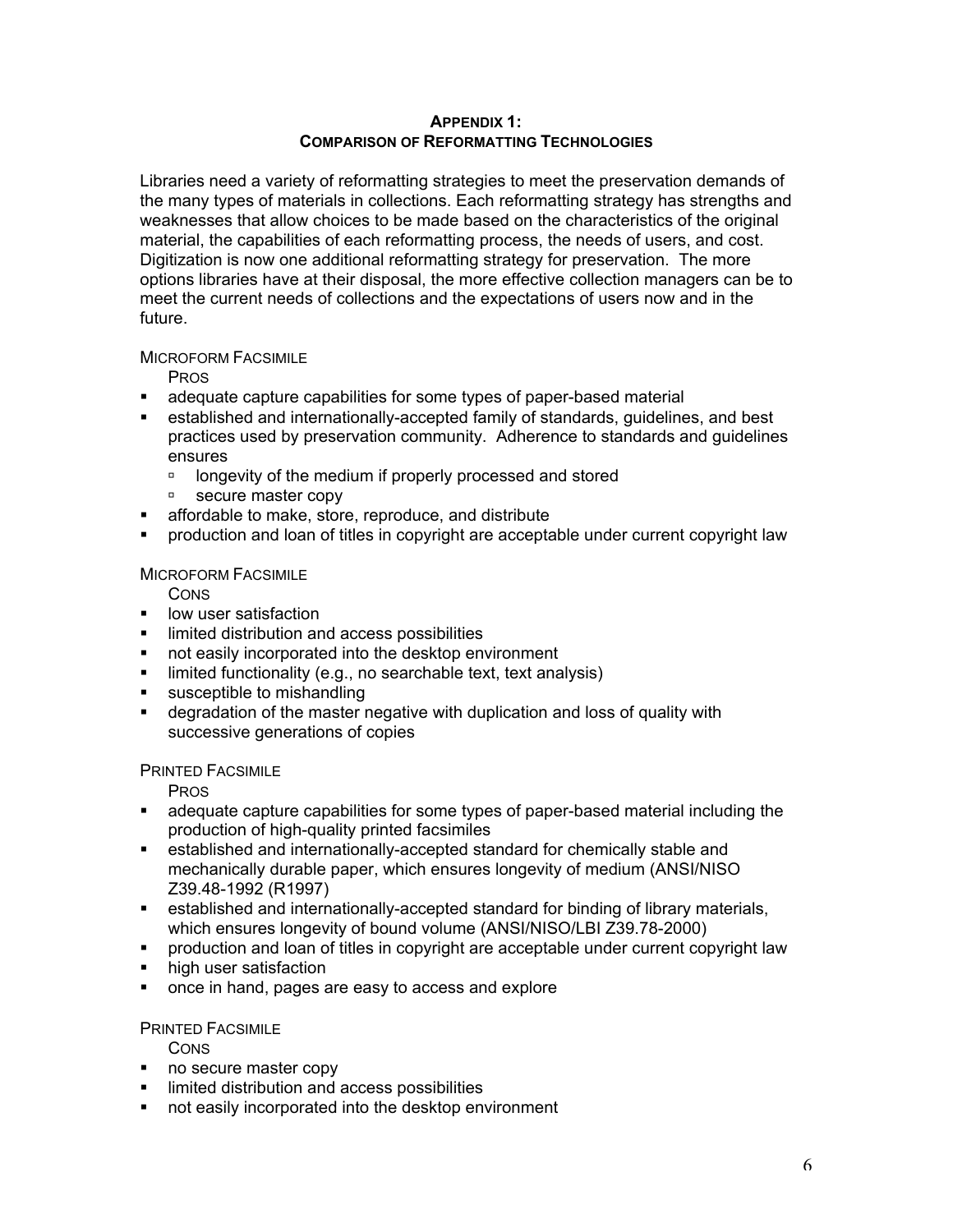- $\blacksquare$  limited functionality (e.g., no searchable text, text analysis)
- **If** loss of quality in copies

DIGITAL FACSIMILE

PROS

- **Example 2** increased capture capabilities for many types of paper-based material, such as, oversize and color materials
- **EXEDENT increased capture capabilities for many types of media**
- no degradation of the master file with duplication and no loss of quality in copies
- **EXECUTE MASTER SECUTE:** Secure master copies with adherence to emerging standards, guidelines and best practices in a trustworthy digital repository
- high user satisfaction with some digital products
- **EXEC** increased distribution and access possibilities
- **EXECT** easily incorporated into the desktop environment
- **EXED** increased functionality (e.g., zooming, printing, searchable text, text analysis)

DIGITAL FACSIMILE

**CONS** 

- **standards, guidelines, and best practices for producing and maintaining digital** facsimiles for the long-term are in the development stage
- **EXEDERED increased capture capabilities come at a high cost**
- **EXED** limited functionality inherent in today's computer monitors
- **repository storage and management costs for digital master files are not fully known** and the costs for some are predicted to be high
- ß current copyright law adds restrictions specific to digital copies of copyrighted materials and requires libraries to take additional steps to ensure compliance – deciding how this limitation will be managed must therefore be part of an institution's digital program planning process
- **EXECTS** issues of technological obsolescence must be addressed in the management of digital objects over time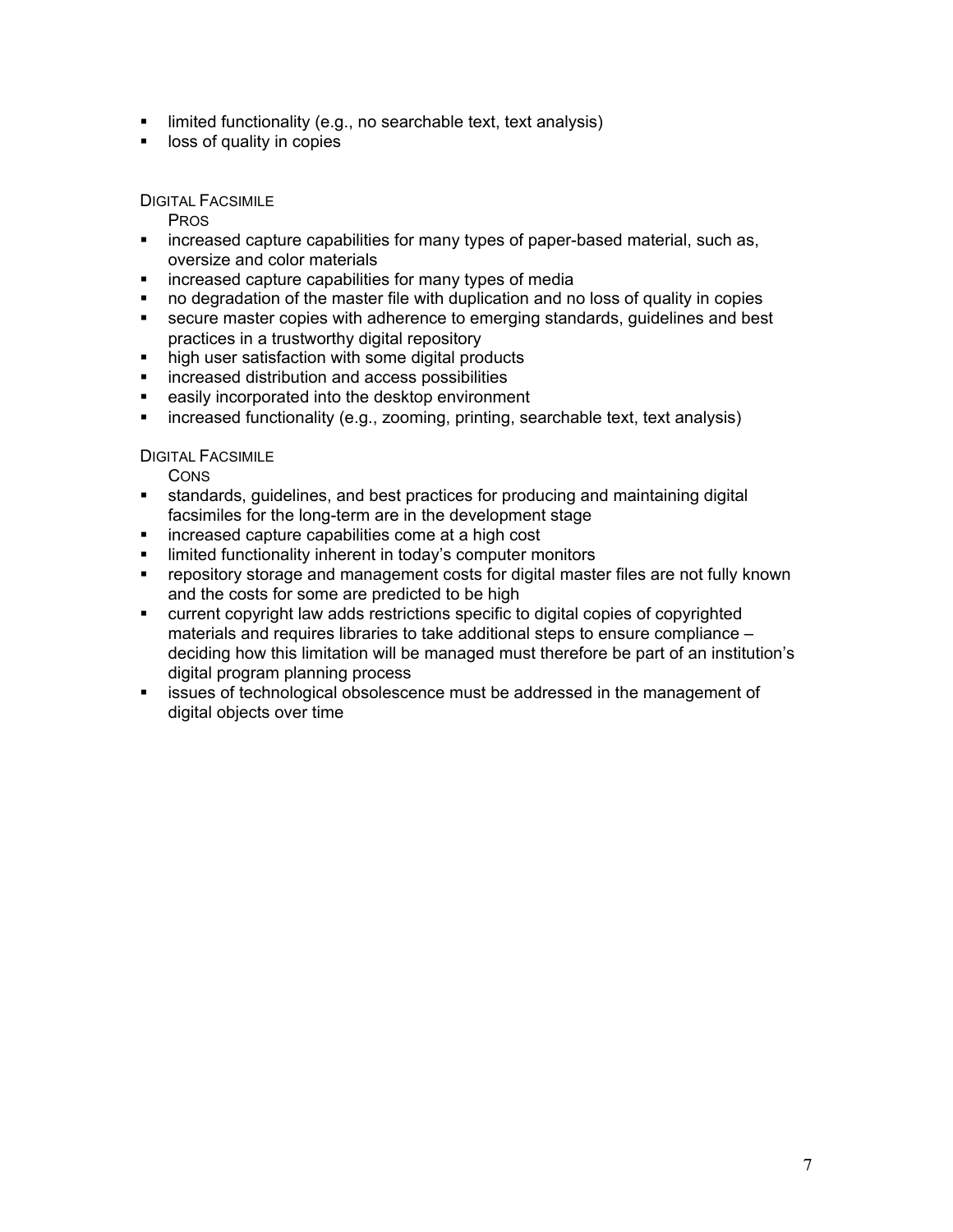#### **APPENDIX 2: BENEFITS OF DIGITIZATION AS A PRESERVATION REFORMATTING OPTION**

Benefits of using digitization as a reformatting method for paper-based materials include:

- **Increased accessibility** 
	- ˙ works are accessible to everyone with Internet access from the World Wide Web thus providing equal access to a widest range of users
	- □ works can be accessed by multiple users at one time independent of their location, 24/7 365/1
	- ˙ works can be more readily incorporated into instructional and educational applications
- **Increased functionality** 
	- ˙ users can simultaneously compare selected digital page images of originals
	- ˙ digital images can be converted to searchable text files to enable searching and analysis of content within and across works, independent of location
	- ˙ digital copies can be manipulated (enlarged and contrast changed) to support some types of artifactual study
	- ˙ users can have cut and paste options for ease of citation, etc.
- Output capability to other media
	- ˙ can create printed facsimiles in accordance with preservation specifications to meet user needs
	- ˙ can generate computer output microfilm that meets preservation specifications
	- ˙ can generate multiple digital copies without loss of quality
	- ˙ paper facsimiles can be generated easily at cost
- Systematic and purposeful collaboration
	- ˙ once one institution has digitized a collection/work, multiple institutions can easily access it and integrate into their own virtual collections, subject to relevant copyright restrictions
- **In Identification and selection of materials** 
	- ˙ digitization has more actively engaged users in the preservation of materials. While user input was always sought and considered in the workflow of microfilm reformatting for endangered and fragile materials, the advantages of digital materials have generated greater interest in reformatting as a preservation strategy

faculty are actively approaching the Library with project ideas which combine digital reformatting and preservation goals in ways that rarely happened with microfilm

new partnerships are being forged and materials are being incorporated in the classroom and research in new ways

- □ selectors and faculty are thinking more creatively about collection-based approaches to preservation, including the ability to create virtual collections of digitally reformatted materials
- **Expanded scope for preservation activities** 
	- □ It will be easier to share digital collections so cooperative/coordinated preservation projects or programs will be more successful than other efforts.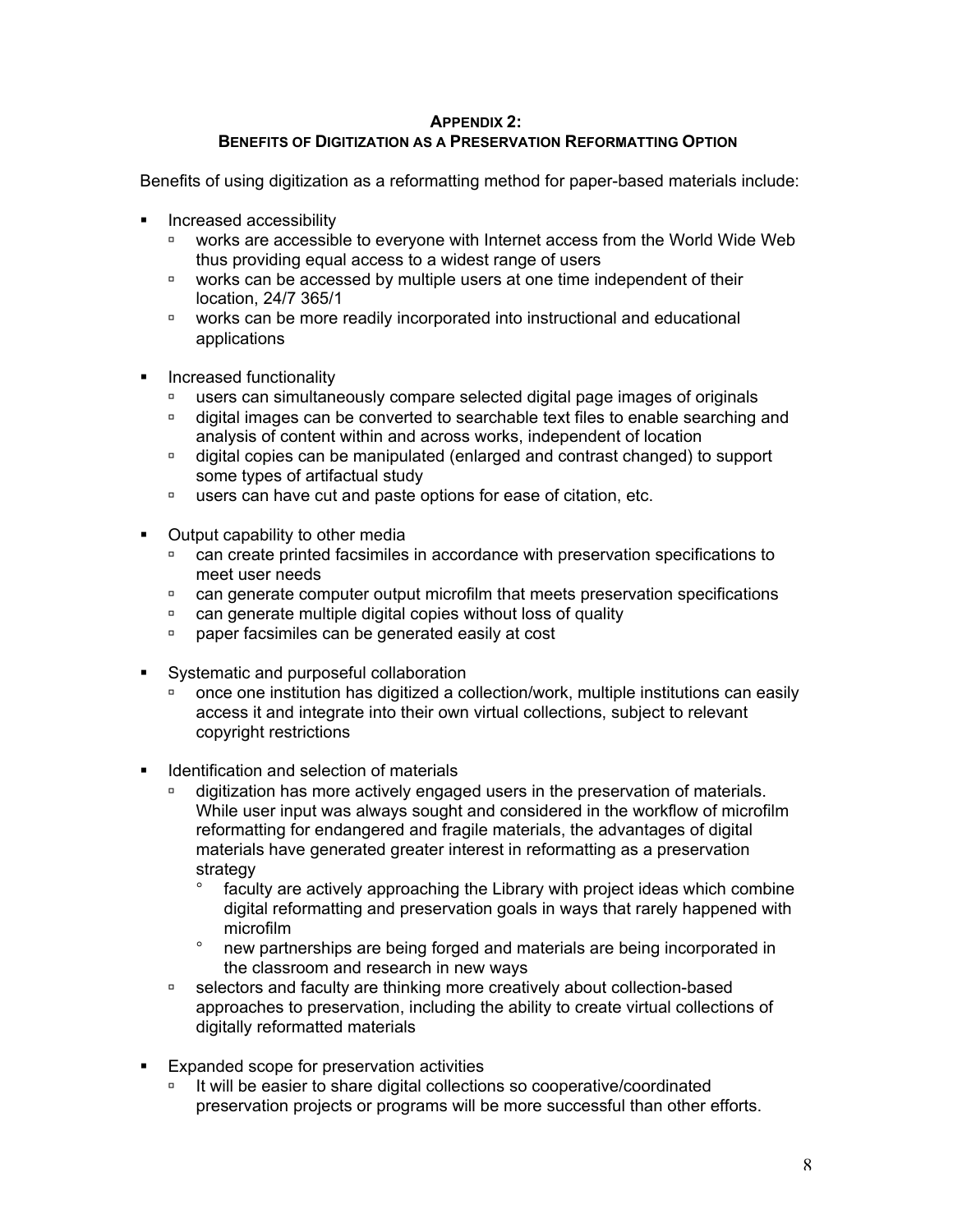- Digital reformatting has the ability to capture and display a broad array of materials with features and characteristics that are not easily reformatted using other technologies (e.g., color items, oversize materials and other complex graphic materials)
- **•** Digitization can address the conversion needs of other types of media beyond paperbased printed materials (e.g., audio, film, video) and can allow collections containing a wide variety of formats to be presented and seamlessly accessed from a single interface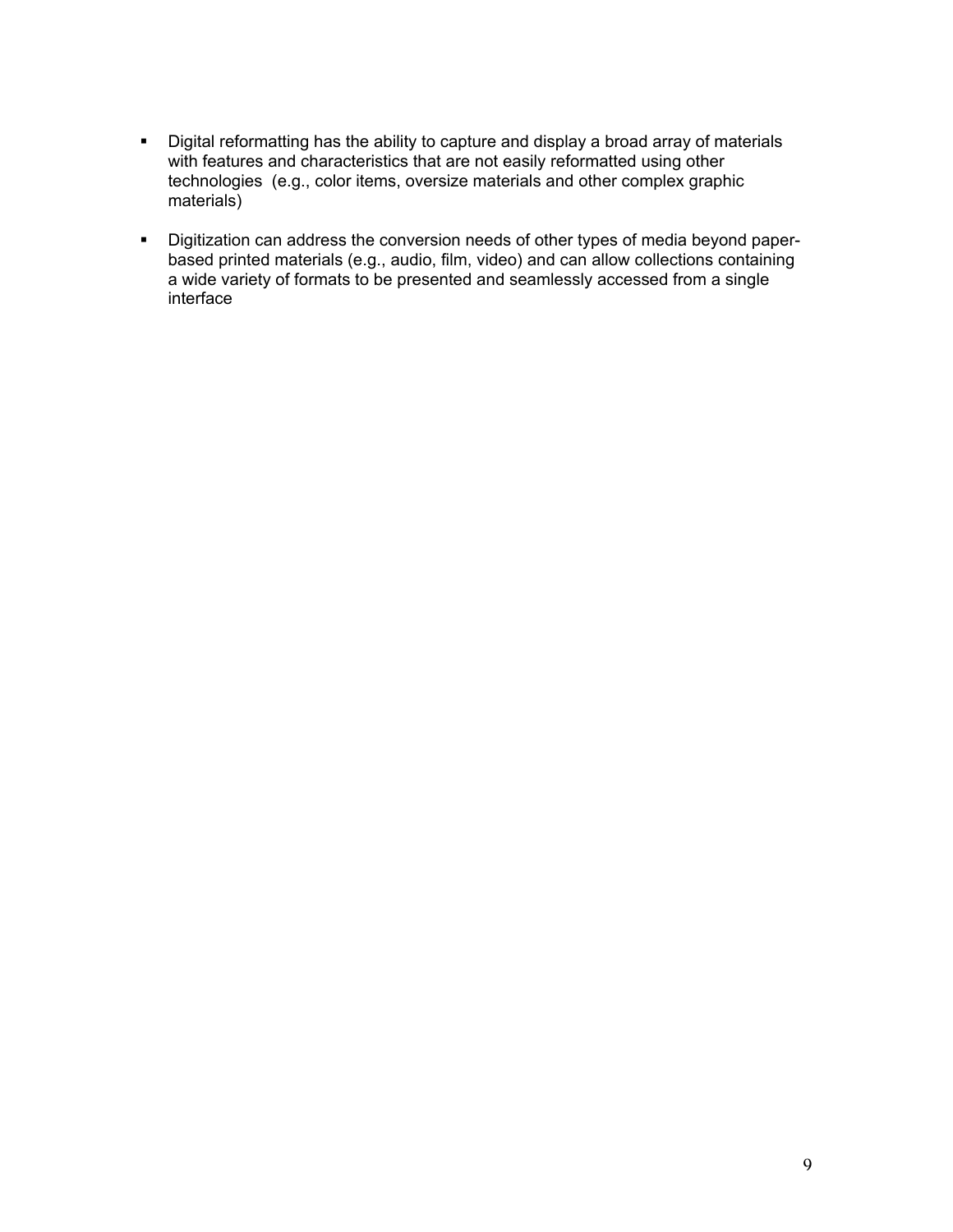#### **APPENDIX 3: STANDARDS AND BEST PRACTICES IN DIGITAL REFORMATTING**

The preservation community has established technical specifications to capture the content of printed works containing text and most types of printed images. Capture specifications for these materials are widely agreed upon. Work is ongoing to develop capture specifications for color images. The larger community of researchers and publishers has established standard encoding and acceptable levels of accuracy to enable word searching and retrieval of full text. Much work has been done to establish descriptive, structural and administrative metadata elements to ensure the discovery, structure, and management of digital objects now and into the future. Testing is underway to develop strategies to address media preservation and technological obsolescence. In areas where standards have not been finalized, best practices are in place to ensure that digital objects are being managed in such a way that keeps them safe now and allows us to implement long-term strategies as they emerge.

#### **FRAMEWORK FOR CONTINUED ACCESS TO DIGITAL OBJECTS**

Digital reformatting as a preservation option is done within a framework that ensures long-term management of the digital objects will be carried out in a standard, sustained and institutionally supported environment.

- ß OAIS Open Archival Information System Reference Model (ISO 14721:2003) A conceptual framework for a complete, generic archival system with common terms and concepts for describing repository architectures and comparing implementations
- **OCLC/RLG Preservation Metadata and the OAIS Information Model: A Metadata** Framework to Support the Preservation of Digital Objects

#### **PRE-SCANNING PREPARATION FOR DIGITAL CONVERSION OF PRINT MATERIAL**

Work to prepare documents for reformatting is firmly grounded in long-established routines for microfilm reformatting preparation. Steps taken will include preparation of the original to ensure each volume is complete and that it has not already been preserved.

- **RLG Preservation Microfilming Handbook, Nancy Elkington, editor**
- ß *RLG Archives Microfilming Handbook*, Nancy Elkington, editor
- ß *RLG Guidelines for Microfilming to Support Digitization*, Robin Dale, editor (http://www.rlg.org/en/pdfs/microsuppl.pdf)
- **Preservation Microfilming: a quide for librarians & archivists, 2<sup>nd</sup> Ed. Lisa Fox, editor**
- **DLF/OCLC Registry of Digital Masters to determine if a title has been digitized** (http://www.diglib.org/collections/reg/reg.htm)

#### **IMAGE CAPTURE & QUALITY CONTROL FOR DIGITAL IMAGES**

Established guidelines are in place for image capture and processing to ensure images that are of high quality and are faithful reproductions. Digital image capture will be accomplished using appropriate hardware and software capable of meeting the guidelines for capture of black and white text, grayscale and color images. The digital objects will be properly oriented, ordered, and named to reflect the presentation of the original volume and will include accompanying technical targets and relevant information about image creation.

All digital files created for purposes of preservation reformatting will undergo strict quality control inspection, which will include checks for bibliographic integrity (completeness, legibility, and placement of images) and compliance with technical specifications*.*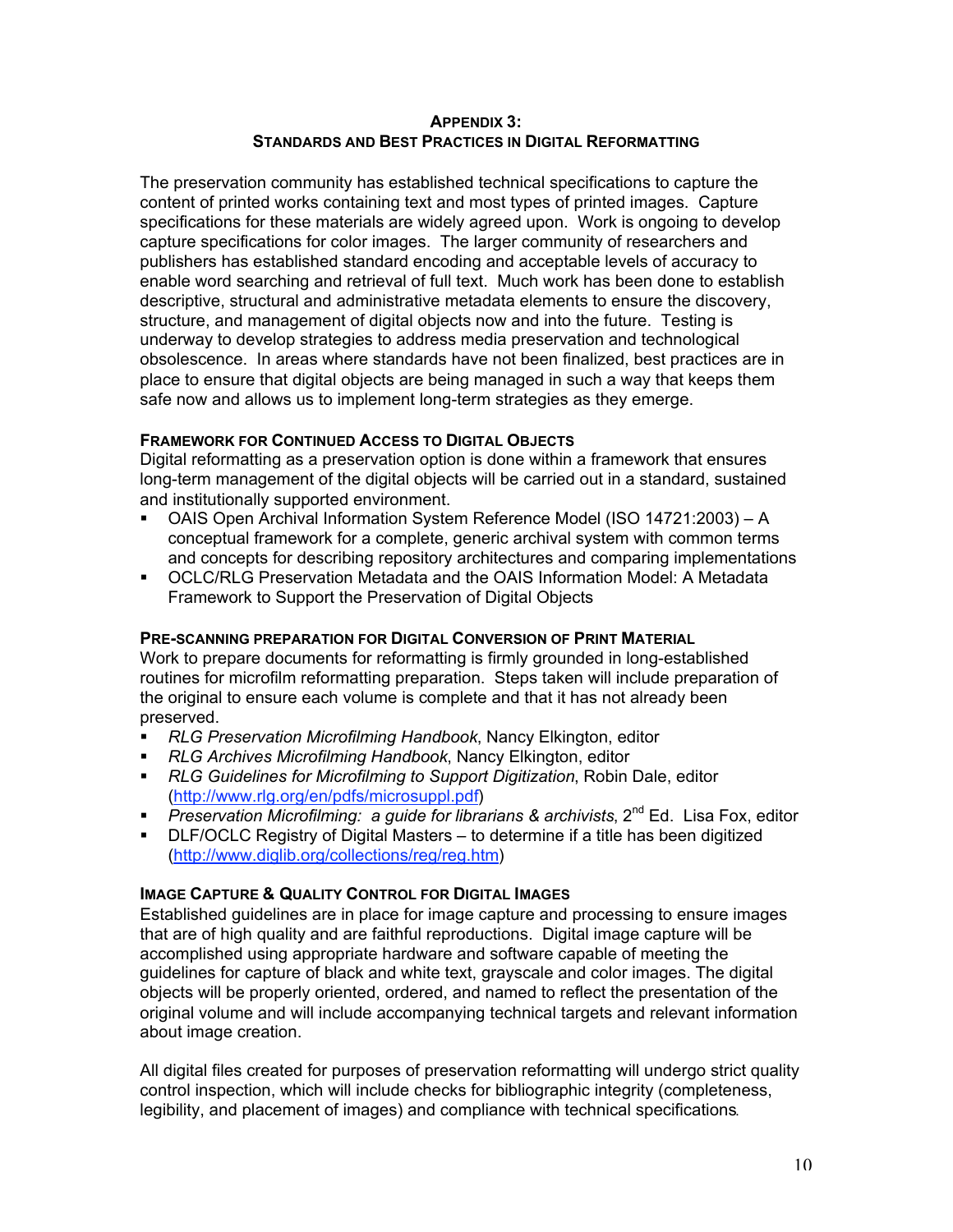- **DLF Benchmark for Faithful Reproduction of Monographs and Serials** (http://www.diglib.org/standards/bmarkfin.htm)
- ß *RLG/DLF Guides to Quality in Visual Resource Imaging* (http://www.rlg.org/visguides)
- ß *California Digital Library Best Practices for Image Capture* (http://www.cdlib.org/news/pdf/BestPracticeImageCapture.pdf)
- **Moving Theory into Practice: Digital Imaging for Libraries and Archives, by Anne** Kenney and Oya Rieger (http://www.library.cornell.edu/preservation/tutorial/contents.html)
- **Guidelines for Image Capture, by Steven Chapman** http://www.rlg.org/preserv/joint/chapman.html
- **Preservation Management of Digital Materials: A Handbook, by Neil Beagrie and** Maggie Jones (http://www.dpconline.org/graphics/handbook/)
- **Recommendations for the Evaluation of Digital Images Produced from Photographic,** *Microphotographic, and Various Paper Formats*, by James Reilly and Franziska Frey (http://lcweb2.loc.gov/ammem/Ipireprt.pdf)
- **Introduction to Imaging, by Howard Besser. Getty Research Institute, 2003.**
- **NARA Technical Guidelines for Digitizing Archival Materials for Electronic Access:** *Creation of Production Master Files – Raster Images* (http://www.archives.gov/research\_room/arc/arc\_info/guidelines\_for\_digitizing\_archiv al materials.html)
- ß Government Printing Office (GPO) Work in progress to develop specifications for digitization (http://www.gpoaccess.gov/about/reports/preservation.pdf)

# **FILE FORMATS FOR DIGITAL MASTER FILES**

Digital files created as preservation master files will be saved in standards-based formats and data will be recorded to describe those formats.

- ß *California Digital Library Digital Image Format Standards* (http://www.cdlib.org/news/pdf/CDLImageStd-2001.pdf)
- **Global Digital Format Registry (previously referred to as the Registry for Digital** Format Representation Information) - to provide sufficient standardized information about formats (http://www.ifla.org/IV/ifla69/papers/128e-Abrams\_Seaman.pdf)

# **PRODUCTION OF WEB-ACCESSIBLE IMAGES, OBJECT STRUCTURE AND TEXT FILES**

Specific formats and interfaces are based on the nature of the original material and the anticipated use of the digital files. Image files representing pages of text can be accompanied by structural metadata to provide basic navigation at the page-level and to special features such as title pages, tables of contents and indices. Image files can be converted to text using optical character recognition (OCR) software or keyboarding and be encoded using standard schemas for web searching and retrieval of text. Standard file formats accessible from web browsers and standard encoding schemas will be used. Continued online access to digital objects will be supported through use of persistent identifiers.

- ß *California Digital Library Digital Image Format Standards*
- ß *NARA Technical Guidelines for Digitizing Archival Materials for Electronic Access: Creation of Production Master Files – Raster Images (in progress)*
- **Global Digital Format Registry to provide sufficient standardized information about** formats
- **PDF/A an emerging archival standard for recording information electronically,** aimed for use by both government and private sectors
- **EAD (Encoded Archival Description)** for encoding finding aids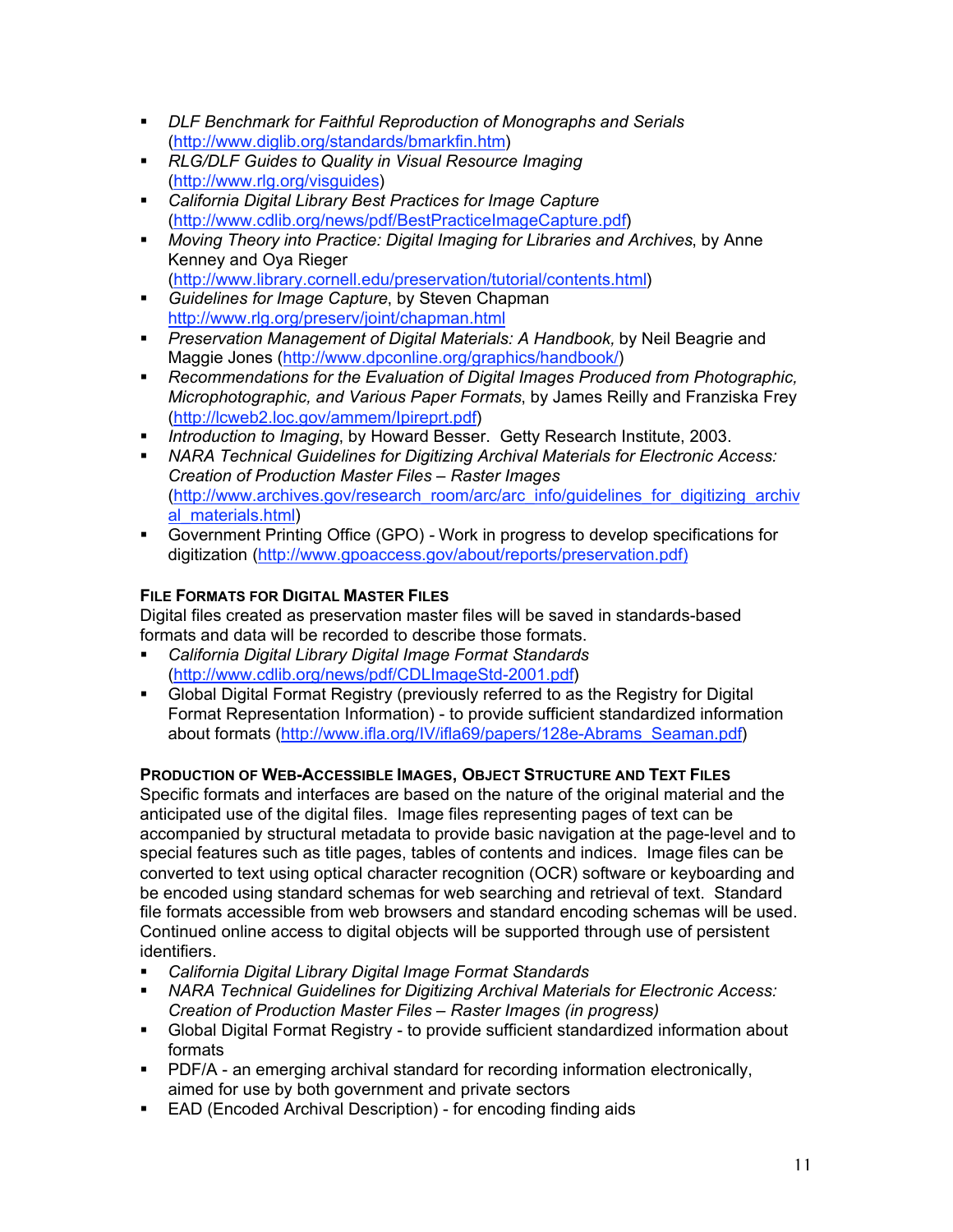- **FILE** (Text Encoding Initiative) for encoding text
- **SGML (Standard Generalized Mark-up Language) for encoding text**
- **KML (Extensible Mark-up Language) for encoding and managing content and** display
- ß METS (Metadata Transmission & Encoding Standard) a standardized schema for encoding descriptive, administrative, and structural metadata using XML
- **Persistent Identifier Schemes to help ensure that digital materials can be managed** and located in the future [e.g. Persistent URLs (PURL) and URNs, the Handle or Digital Object Identifier (DOI)]

## **METADATA**

Standards-based metadata provides descriptive information for discovery, structural information about the digital object, contextual information about the creation of the digital object, and administrative information to facilitate management over time.

- **Use of MARC (530, 856) fields to locate accessible files and relate them to other** versions and to collections
- Dublin Core Metadata Initiative to develop and promote interoperable online metadata standards that support a broad range of purposes and business models
- OAI (Open Archives Initiative) to develop and promote interoperability standards that aim to facilitate the efficient dissemination of content
- **MODS (Metadata Object Description Schema) an XML schema for a bibliographic** element set that may be used for a variety of purposes, and particularly for electronic resources
- ß PREMIS (Preservation Metadata Implementation Strategies) a joint effort by RLG and OCLC to develop a core metadata element set and work on practical aspects of implementing preservation metadata in digital preservation systems
- **NISO (National Information Standards Organization) Technical Metadata for Digital** Still Images (Z39.87-2002)
- **E** METS (Metadata Transmission & Encoding Standard) a standardized schema for encoding descriptive, administrative, and structural metadata using XML
- ß JHOVE (JSTOR/Harvard Object Validation Environment) a tool for identifying, validating and characterizing digital objects
- National Library of Medicine: *Report of the Working Group on Permanence of NLM Electronic Publications* - a rating for resource permanence

### **DIGITAL PRESERVATION**

Files created to standard and documented with appropriate metadata need to be managed within a long-term maintenance environment to remain accessible. Active management of digital files is necessary to handle the impermanence of optical and magnetic media and the rapid change in hardware and software configurations. Strategies include:

- **•** Refreshing (moving files to new storage media periodically without altering their format or content)
- **Periodic checks for the integrity of the digital object (authenticity and completeness)** using, for example, a checksum value
- Redundancy (keeping many copies of digital files and comparing them against each other to ensure no data are lost or corrupted)
	- □ LOCKSS Lots of Copies Keeps Stuff Safe (a program to build tools and provide support to libraries so they can create, preserve, and archive local electronic collections)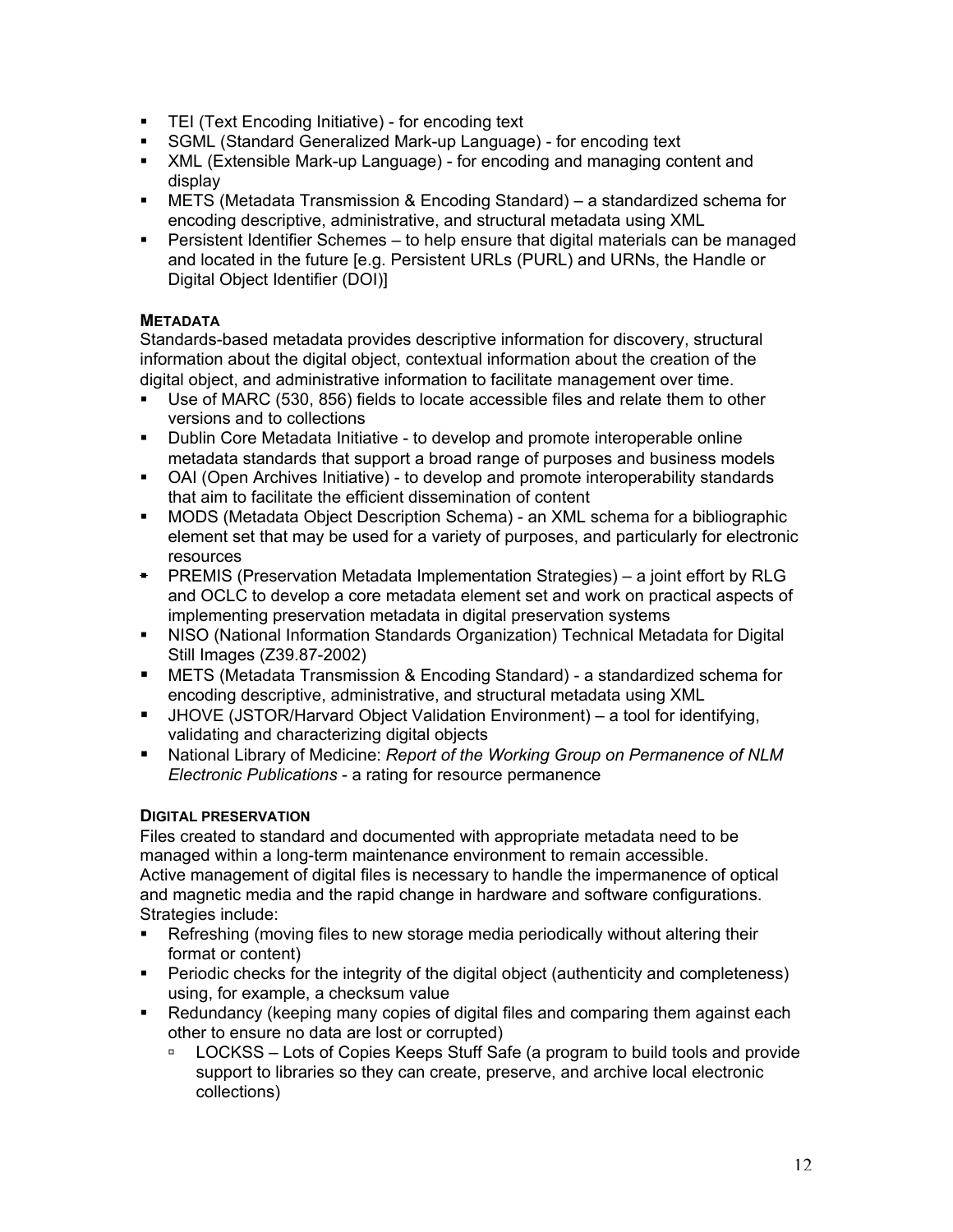- **Migration (periodic transformation of files to new digital formats to ensure continuing** compatibility between file formats and applications)
- **Emulation (enabling obsolete systems to be run on future unknown systems, making** it possible to retrieve, display and use digital documents with their original software)
	- $\overline{P}$  CAMiLEON a joint project of the universities of Michigan and Leeds to develop and evaluate a range of technical strategies for the long-term preservation of digital materials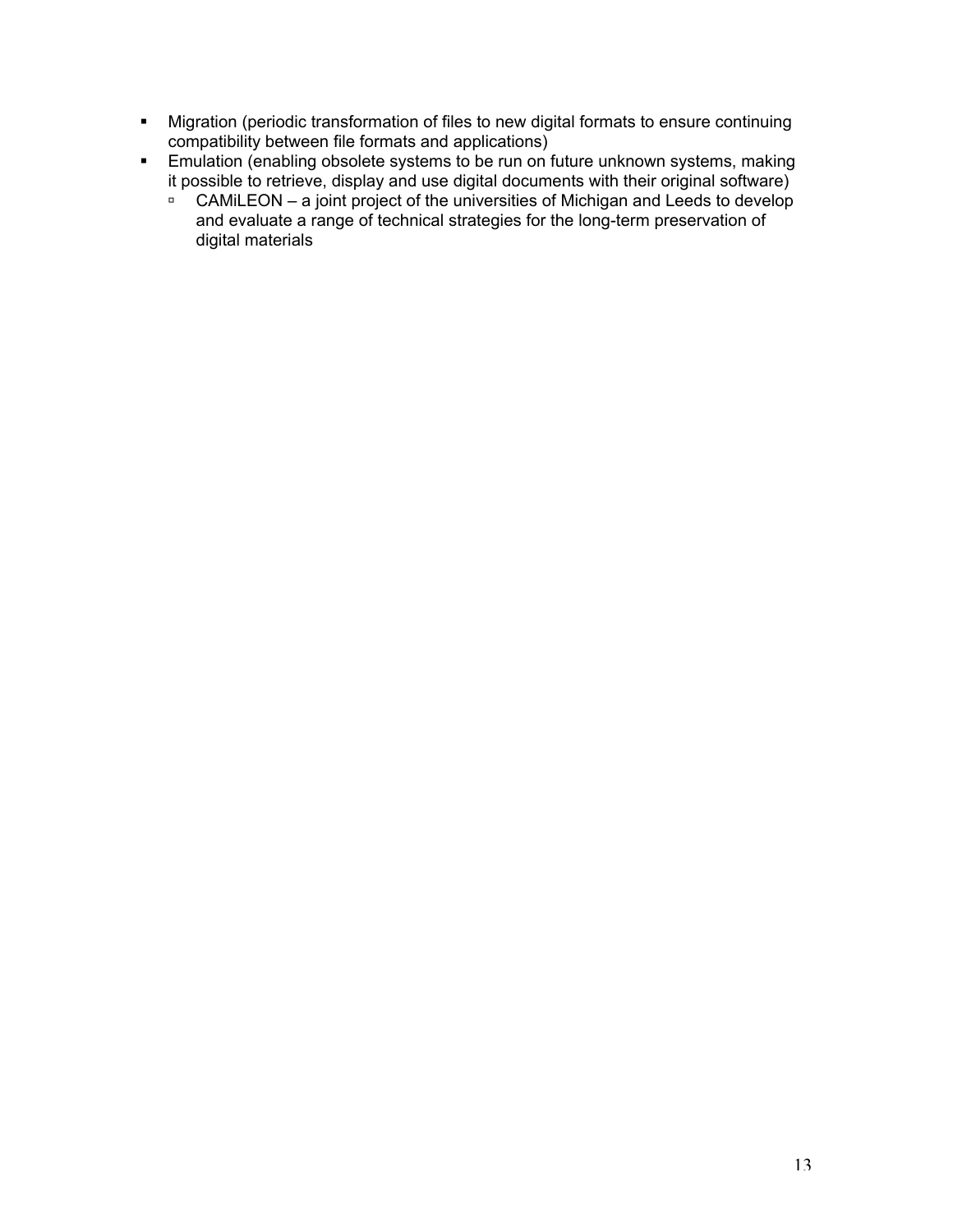#### **APPENDIX 4: CURRENT STATE OF COMMITMENT TO LONG-TERM PRESERVATION OF ELECTRONIC RESOURCES**

The effort to develop standards, guidelines, and best practices for using digital conversion as a preservation reformatting option is occurring within a much broader context. This provides additional confidence that the work that is already underway to build digital archives will be carried forward and finalized. There has been major commitment and funding in this area, including:

- **National Digital Information Infrastructure and Preservation Program (NDIIPP)**
- **National Science Foundation (NSF) Digital Government Research Program**
- ß National Archives Electronic Records Archive (ERA)
- ß Government Printing Office Legacy Digitization Project (GPO) A project for scanning the legacy collection of the Federal Depository Library Program
- ß Digital Preservation Coalition (DPC) within the UK
- **JISC Digital Curation Centre Great Britain's Joint Information Systems Committee** supporting a variety of digital preservation initiatives including the UK Data Archives
- **PADI The National Library of Australia's Preserving Access to Digital Information** Initiative
- **Elsevier Science Policy for Archiving Electronic Journals with Koninklijke Bibliotheek** (KB)
- **•** Development of digital repositories
	- CDL The California Digital Library
	- **DNEP** Depot van Nederlandse Elektronische Publicaties project to establish a working first release of a electronic deposit library
	- **•** D-Space A digital library system to capture, store, index, preserve, and redistribute the intellectual output of a university's research faculty in digital formats
	- **Eprints Tools for managing online archives**
	- **FEDORA** A digital object repository system that can be used to support institutional repositories, digital libraries, and digital preservation
	- **JSTOR's Electronic-Archiving Initiative Development of the organizational** and technological infrastructure to insure the long-term preservation of and access to electronic scholarly resources
	- ß LOCKSS (Lots of Copies Keeps Stuff Safe) A program to build tools and provide support to libraries so they can create, preserve, and archive local electronic collections
	- $\blacksquare$  OCLC's Digital Archive A standards based archive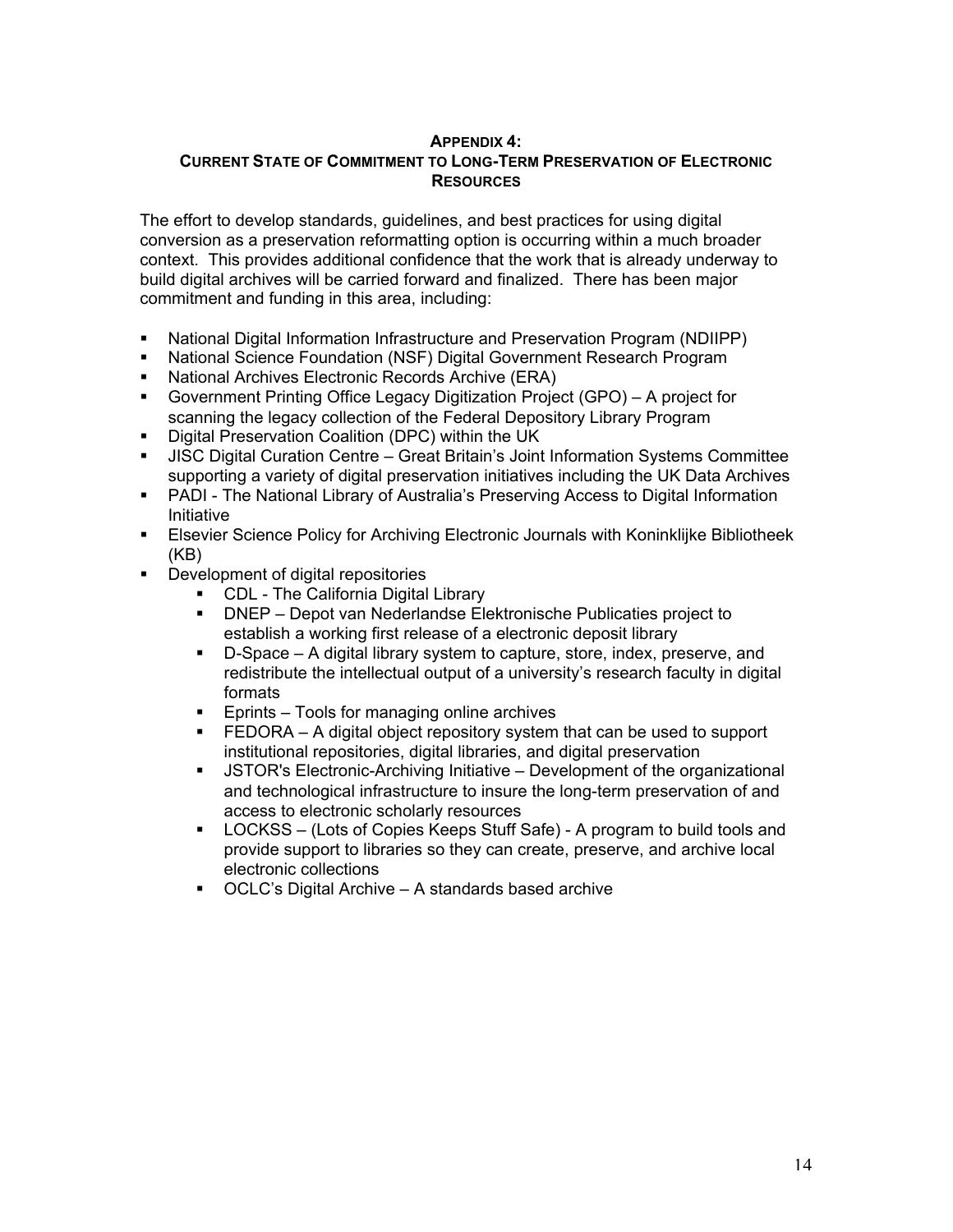#### **APPENDIX 5: RELEVANT WEBSITES**

ANSI/NISO Z39.48-1992 (R1997) Permanence of Paper for Publications and Documents in Libraries and Archives (http://www.techstreet.com/cgibin/detail?product\_id=36497) ANSI/NISO/LBI Z39.78-2000 Library Binding (http://www.techstreet.com/cgibin/detail?product\_id=229053) ARL (http://www.arl.org/preserv/) CAMiLEON Project (http://www.si.umich.edu/CAMILEON, http://129.11.152.25/CAMiLEON/dh/ep5.html) California Digital Library (http://www.cdlib.org/; http://www.cdlib.org/inside/diglib/ CLIR (http://www.clir.org/) Digital Evans Edition (Early American Imprints) (http:www.readex.com/scholarl/eai\_digi.html) DLF (http://www.diglib.org/; www.diglib.org/standards/bmarkfin.htm) DLF/OCLC Registry of Digital Masters (http://www.diglib.org/collections/reg/reg.htm) DNEP (http://www.kb.nl/kb/resources/frameset\_kb.html?/kb/menu/ken-arch-en.html) DOI (http://www.doi.org/) DPC (http://www.dpconline.org/; http://www.dpconline.org/graphics/intro/index.html) D-Space (http://www.dspace.org/) Dublin Core (http://www.dublincore.org) EAD (http://www.loc.gov/ead/) EEBO (Early English Books Online) EPrints (http://www.eprints.org/) Elsevier Science Policy for Archiving Electronic Journals (http://www.elsevier.com/inca/publications/misc/ni2164.pdf) FEDORA (http://www.fedora.info/) (GDFR) Global Digital Format Registry (http://www.ifla.org/IV/ifla69/papers/128e-Abrams\_Seaman.pdf) Getty Research Institute (http://www.getty.edu/research/conducting\_research/standards/introimages/homepage.h tml) GPO Legacy Digitization Project (http://www.gpoaccess.gov/about/reports/preservation.pdf; 04232004\_IST11.pdf ) ISO 14721:2003 Space Data and Information Transfer Systems -- Open Archival Information System – Reference Model (http://www.iso.org/iso/en/CatalogueDetailPage.CatalogueDetail?CSNUMBER=24683&I CS1=49&ICS2=140&ICS3) JISC (http://www.jisc.ac.uk/) JISC Digital Curation Centre (http://www.jisc.ac.uk/digcentre\_townmeeting.html) JHOVE (http://hul.harvard.edu/jhove/) JSTOR (http://www.jstor.org/; http://www.jstor.org/about/earchive.html) LOCKSS (http://lockss.stanford.edu/) MARC (http://www.loc.gov/marc/) METS (http://www.loc.gov/standards/mets/ MODS (http://www.loc.gov/standards/mods/) NARA Technical Guidelines (in progress) and ERA (http://www.archives.gov/electronic\_records\_archives/index.html) NDIIPP (http://www.digitalpreservation.gov/index.php?nav=1) NISO (http://www.niso.org/standards/resources/Z39\_87\_trial\_use.pdf)